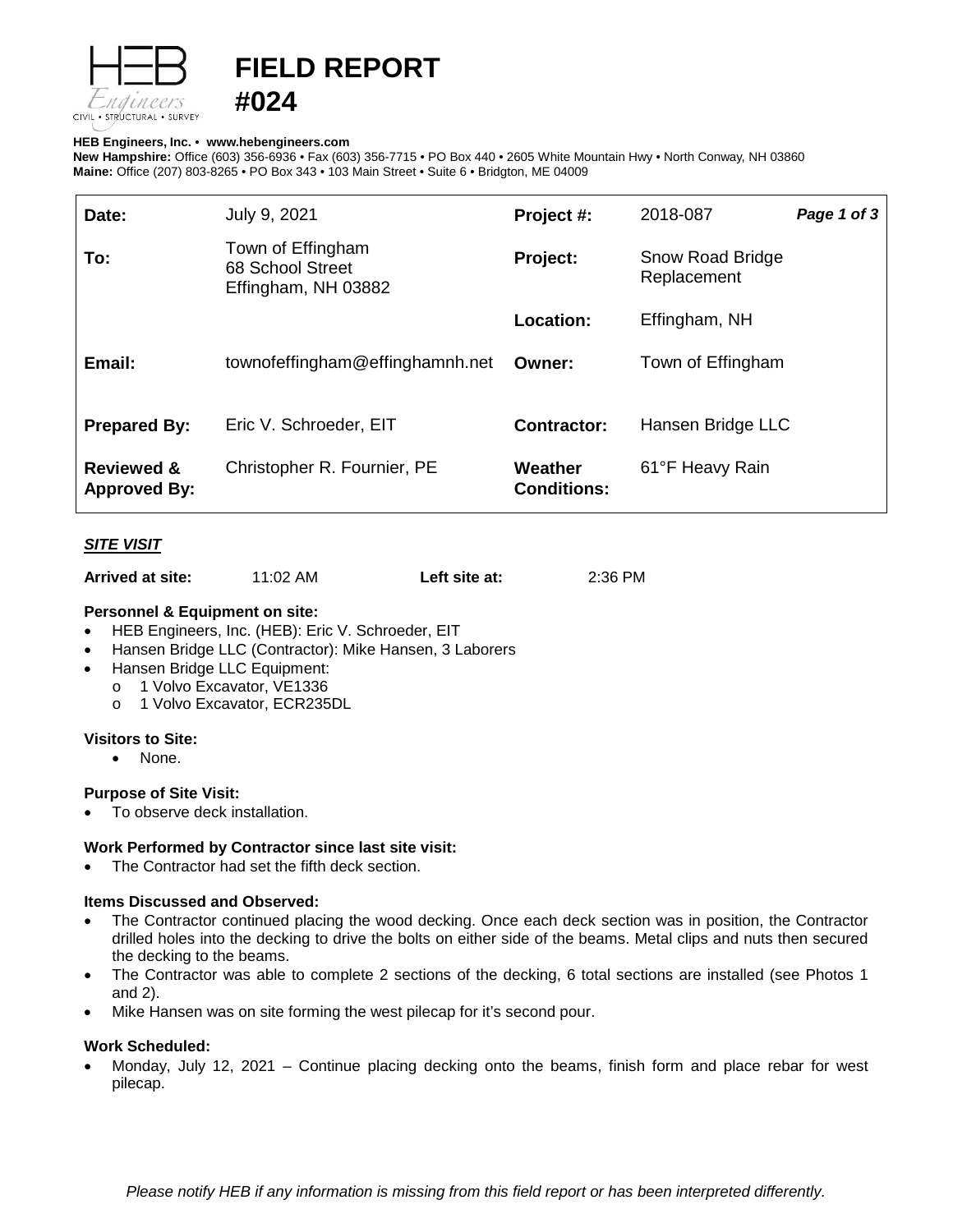*Town of Effingham July 12, 2021 Snow Road Bridge #165/112 over South River, Effingham, NH Field Report #024 HEB Project #2018-087*

• Tuesday, July 13, 2021 – Place concrete on west pilecap.

## **Outstanding Construction Issues:**

None.

#### **Next Observation:**

• Monday, July 12, 2021.

#### **Photos:**

• Taken by EVS on July 9, 2021.



Photo 1: Deck section number 6 placed into position.